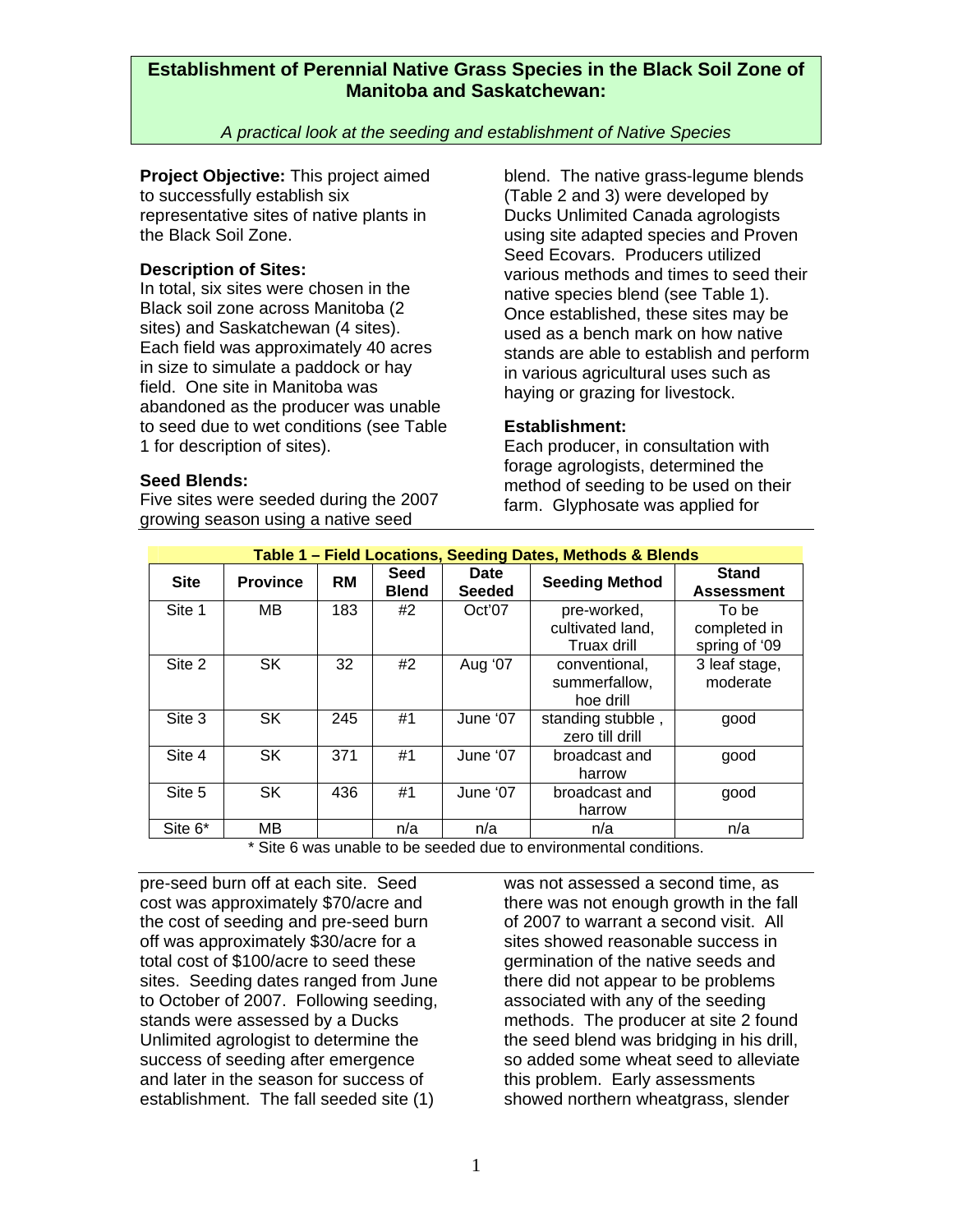## *A practical look at the seeding and establishment of Native Species*

wheatgrass, western wheatgrass and Canada wildrye dominating the stands. There were several weed species present in all sites by fall of 2007, however, these are predicted to decline as the native grasses and legumes take hold. Sites 4 and 5 were both grazed in the fall of 2007, however, the majority of the forage for grazing was provided by the oats. All sites will be observed as they continue to establish and as producers begin to utilize these native plots in their operation (for grazing or hay production), productive capability and longevity will also be monitored.

| <b>Table 2 - Blend #1 Black Soil Native Mix</b> |                 |                   |             |            |  |  |  |
|-------------------------------------------------|-----------------|-------------------|-------------|------------|--|--|--|
|                                                 |                 |                   | seeds/      | PLS seeds/ |  |  |  |
| <b>Species</b>                                  | Variety         | <b>PLS Ibs/ac</b> | Ib          | sq ft      |  |  |  |
|                                                 |                 |                   |             |            |  |  |  |
| oats                                            |                 | 10.0              |             |            |  |  |  |
| western wheatgrass                              | <b>WR Poole</b> | 1.0               | 110,000.0   | 2.5        |  |  |  |
| northern wheatgrass                             | Co 1            | 1.7               | 154,000.0   | 6.0        |  |  |  |
| slender wheatgrass                              | Co 1            | 0.5               | 159,000.0   | 1.8        |  |  |  |
| awned wheatgrass                                | Sprig           | 0.6               | 138,000.0   | 1.9        |  |  |  |
| canada wildrye                                  | Mandan          | 1.0               | 115,000.0   | 2.6        |  |  |  |
| june grass                                      | Canada #1       | 0.04              | 1,710,000.0 | 1.6        |  |  |  |
| rough fescue                                    | Canada #1       | 0.6               | 357,000.0   | 4.9        |  |  |  |
| purple prairie clover                           | Canada #1       | 0.3               | 300,000.0   | 1.7        |  |  |  |
| green needlegrass                               | Mallard         | $2.2^{\circ}$     | 181,000.0   | 9.1        |  |  |  |
| Total                                           |                 | 7.89              |             | 31.9       |  |  |  |

| Table 3 - Blend #2 Black Soil Native Mix |                 |                   |           |            |  |  |  |
|------------------------------------------|-----------------|-------------------|-----------|------------|--|--|--|
|                                          |                 |                   | seeds/    | PLS seeds/ |  |  |  |
| <b>Species</b>                           | <b>Variety</b>  | <b>PLS Ibs/ac</b> | Ib        | sq ft      |  |  |  |
|                                          |                 |                   |           |            |  |  |  |
| oats                                     |                 | 10.0              |           |            |  |  |  |
| western wheatgrass                       | <b>WR Poole</b> | 1.0               | 110,000.0 | 2.50       |  |  |  |
| northern wheatgrass                      | Co 1            | 0.75              | 154,000.0 | 2.63       |  |  |  |
| slender wheatgrass                       | Co 1            | 0.1               | 159,000.0 | 0.36       |  |  |  |
| awned wheatgrass                         | Sprig           | 0.4               | 138,000.0 | 1.25       |  |  |  |
| purple prairie clover                    | Canada #1       | 0.25              | 300,000.0 | 1.70       |  |  |  |
| little bluestem                          | Taylor          | 1.0               | 260,000.0 | 5.91       |  |  |  |
| switchgrass                              | Co 1            | 0.5               | 389,000.0 | 4.42       |  |  |  |
| big bluestem                             | Co 1            | 2.5               | 165,000.0 | 9.38       |  |  |  |
| side oats gramma                         | Co 1            | 1.0               | 191,000.0 | 4.34       |  |  |  |
| green needlegrass                        | Mallard         | 1.0               | 184,000.0 | 4.18       |  |  |  |
| Total                                    |                 | 8.5               |           | 36.67      |  |  |  |

## **Funding for this project was provided by Agriculture and Agri-Food Canada's Greencover Canada Program**

#### *Thank you to our partners on this project:*

*Ducks Unlimited Canada, Native Plant Society of Saskatchewan, Saskatchewan Watershed Authority, Agriculture and Agri-Food Canada – Semi-arid Prairie Agriculture Research Centre, Proven Seed/Viterra, Native Plant Solutions, Saskatchewan Ministry of Agriculture, Manitoba Forage Council, Agri-Environmental Group Plan participants, regional producer grazing and forage clubs in Manitoba and Saskatchewan.*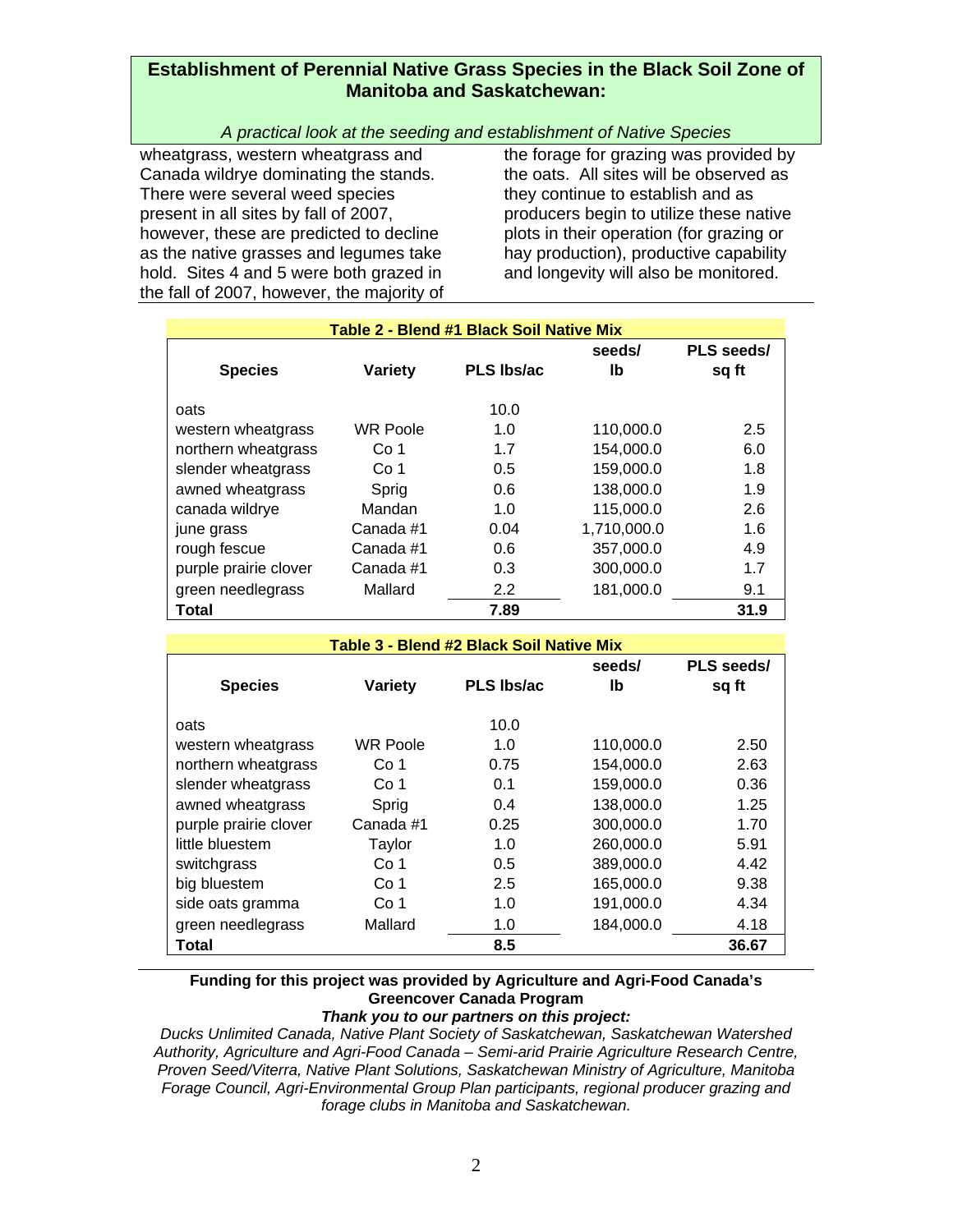*A practical look at the seeding and establishment of Native Species*  A photo of site 1 was not available



Site 2 – near Alida, SK in RM #32



Site 3 – near Yorkton, SK in RM #245